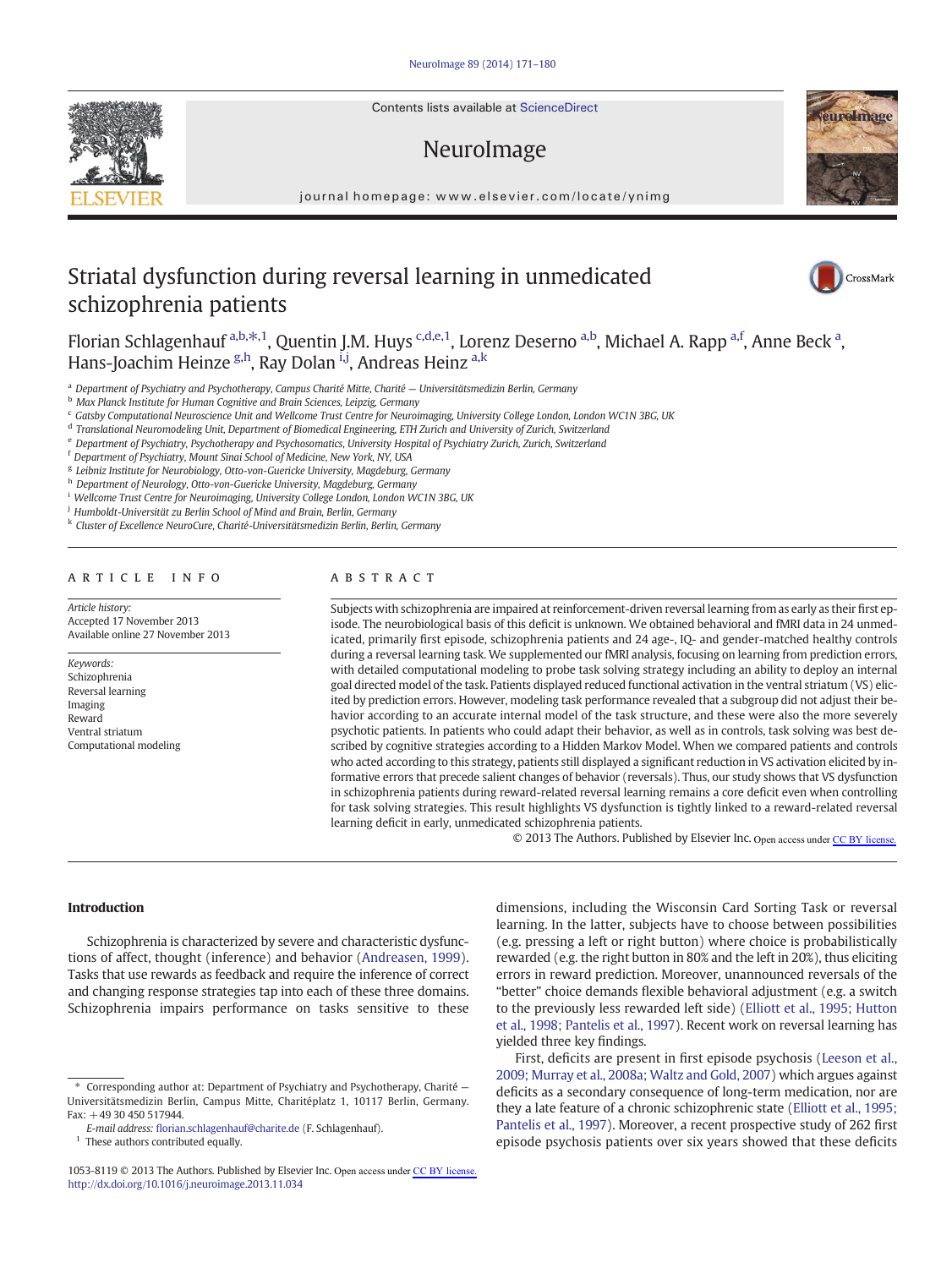were stable over time and that reversal learning deficits differentiated between control and patient populations even after controlling for IQ, while other differences did not [\(Leeson et al., 2009\)](#page-9-0).

Second, recent work has improved our understanding of the neural structures involved in reversal learning in healthy controls. These include the ventral striatum ([Cools et al., 2002; Hampton and](#page-8-0) [O'Doherty, 2007; Swainson et al., 2000\)](#page-8-0), the medial PFC ([Cools et al.,](#page-8-0) [2002; Hampton and O'Doherty, 2007; Hampton et al., 2006](#page-8-0)) and the ventral parts of the PFC [\(Dias et al., 1996; Fellows and Farah, 2003;](#page-8-0) [Hornak et al., 2004](#page-8-0)) including the lateral orbitofrontal cortex [\(Chamberlain et al., 2008; Remijnse et al., 2006\)](#page-8-0). The prefrontal areas have been related to cognitively driven, goal-directed (or so called 'model-based') reversal learning, while the ventral striatum is implicated in aspects of reversal learning driven by reward prediction errors (PE) to guide behavior (so-called 'model-free' learning) ([Daw et al.,](#page-8-0) [2005; Hampton et al., 2006; Hare et al., 2008\)](#page-8-0). Since Schultz et al. [\(Schultz, 2007](#page-9-0)) suggested that increases in phasic dopamine firing reflect errors of reward prediction, stress-induced or chaotic dopamine firing in acute schizophrenia [\(Heinz, 2002; Kapur, 2003](#page-8-0)) might impair PE signaling in the ventral striatum and hence 'model-free' learning from reinforcement.

Third, functional imaging studies in other reward learning tasks have strengthened the hypothesis that dopaminergic dysfunction is associated with reversal learning impairment in schizophrenia. Two findings are key: first, the hyperdopaminergic state of the striatum in schizophrenia [\(Howes et al., 2012\)](#page-8-0), which may impair reversal learning similarly to the effect of L-DOPA in Parkinson's disease patients [\(Cools](#page-8-0) [et al., 2001, 2007\)](#page-8-0); and second, striatal hypoactivation is seen during reward processing in schizophrenia [\(Juckel et al., 2006b; Koch et al., 2010;](#page-8-0) [Murray et al., 2008b; Schlagenhauf et al., 2009; Waltz et al., 2009](#page-8-0)).

However, previous imaging studies have not studied early psychosis, nor medication free patients resulting in a significant pharmacological drug confound [\(Juckel et al., 2006a; Nielsen et al., 2012a; Schlagenhauf](#page-8-0) [et al., 2008\)](#page-8-0). A further potential confound is the likelihood that diseaserelated deficits can lead to subjects adopting different strategies in solving tasks ([Price and Friston, 1999; Weickert et al., 2010\)](#page-9-0). This is particularly important given the long-standing 'reality distortions' even in early psychosis. Imaging differences in these instances might then reflect secondary strategic (cognitive) differences, rather than any more basic disease processes.

Here, we used fMRI to investigate prefrontal and ventral striatal activity during reversal learning in a sample of unmedicated, largely firstepisode patients with schizophrenia. We also address the more problematic issue of altered strategy by using detailed computational modeling, and matching patients and controls closely in their ability to infer and use the latent structure of the task. This allows more definitive conclusions to be drawn about processes more directly related to the disease that diminishes problems of interpretation due to behavioral differences associated with adaptive disease dependent strategies.

# Methods and materials

#### Participants

24 unmedicated schizophrenia patients and 24 healthy controls matched for age, sex, handedness (Oldfi[eld, 1971\)](#page-9-0) and verbal IQ [\(Schmidt and Metzler, 1992](#page-9-0)) completed the study (Table 1). The schizophrenia patients ( $n = 15$  first episode patients) fulfilled DSM-IV and ICD-10 criteria and had no other psychiatric axis I disorder (SCID interviews). The 15 first episode patients were drug-naïve; the remaining 9 received antipsychotic treatment with second generation antipsychotics in the past and had stopped for various reasons for at least three weeks. All patients were recruited during their first days of treatment when they were informed about treatment options and considered medication and psychotherapy.

| Table 1            |
|--------------------|
| Group description. |

| Schizophrenia patients   | Healthy controls         | Sig. |
|--------------------------|--------------------------|------|
| $27.5 \pm 5.2$ (21-40)   | $27.2 \pm 4.9(20 - 41)$  | n.s. |
| 22 males, 2 females      | 22 males, 2 females      |      |
| $84.6 \pm 27.2$ (n = 23) | $90.7 + 17.6$            | n.s. |
| $97.7 + 12.6$            | $103.6 \pm 8.6$ (n = 23) | n.s. |
| $25.4 + 5.8$             |                          |      |
| $2.4 + 2.2$              |                          |      |
| $1.7 + 1.1$              |                          |      |
| $85.6 + 16.2$            |                          |      |
| $22.2 + 5.8$             |                          |      |
| $21.6 + 5.9$             |                          |      |
| $41.8 + 10.0$            |                          |      |
|                          |                          |      |

Outpatients were recruited from the Early Recognition Center of Psychosis and inpatients from the Department of Psychiatry and Psychotherapy, Charité-Universitätsmedizin Berlin (Campus Charité Mitte) (see Table 1 for clinical description). Psychopathological symptoms were assessed with the Positive and Negative Syndrome Scale (PANSS) [\(Kay et al., 1987](#page-8-0)). Healthy volunteers had no axis I or II psychiatric disorder (SCID interviews) and no family history of psychiatric disorders in first degree relatives. The local ethics committee approved the study. Written, fully informed consent was obtained from all participants.

#### Task

During fMRI acquisition, participants performed two sessions of 100 trials of a reversal learning task ([Fig. 1\)](#page-2-0) with three types of blocks [\(Kahnt et al., 2009; Park et al., 2010; Schlagenhauf et al., 2012](#page-8-0)). In block type 1, a reward was delivered for choosing the stimulus on the right-hand side if less than 80% of the recent right-hand choices had been rewarded, and a punishment delivered otherwise. Conversely, a punishment was delivered for choosing the left-hand stimulus if less than 80% of the recent left-hand choices had been punished, and a reward delivered otherwise. In block type 2, the contingencies were simply reversed for the left and right side. In block type 3, the probabilities were 50/50 instead of 80/20. Switches between blocks happened after 16 trials, or at any time after 10 trials once subjects reached 70% correct choices. The trials were separated with a jittered interval of 1–6.5 s. Before entering the scanner, subjects performed a practice version of the task (without reversal component) so as to be familiarized with the probabilistic character of the task.

#### Behavioral data analyses

Classical statistical tests were performed using SPSS Version 18. Number of correct responses and achieved reversal stages were compared using two-sample t-tests. Behavioral adaptation was assessed using a  $2 \times 10$  repeated measures ANOVA with group as between-subject factor and trial (first ten trials after reversal occurred) as within-subjects factor. Greenhouse–Geiser correction was applied when necessary.

### Computational modeling of behavior

Three computational models were implemented in Matlab (Mathworks, v7.5-7.10) and fitted to the data:

1) Standard Rescorla–Wagner models (stimulus-action, SA), where the Q-value of only the chosen option was updated by a prediction error. This model explains the observed behavior by computing for each trial t an action value  $Q_t$  ( $a_t$ ) which represents the expected outcome of the action  $a_t$ . The Q-value of the chosen action is updated iteratively by a prediction error which denotes the difference between the expected outcome  $Q_{t-1}$  ( $a_t$ ) and the actual received outcome R. The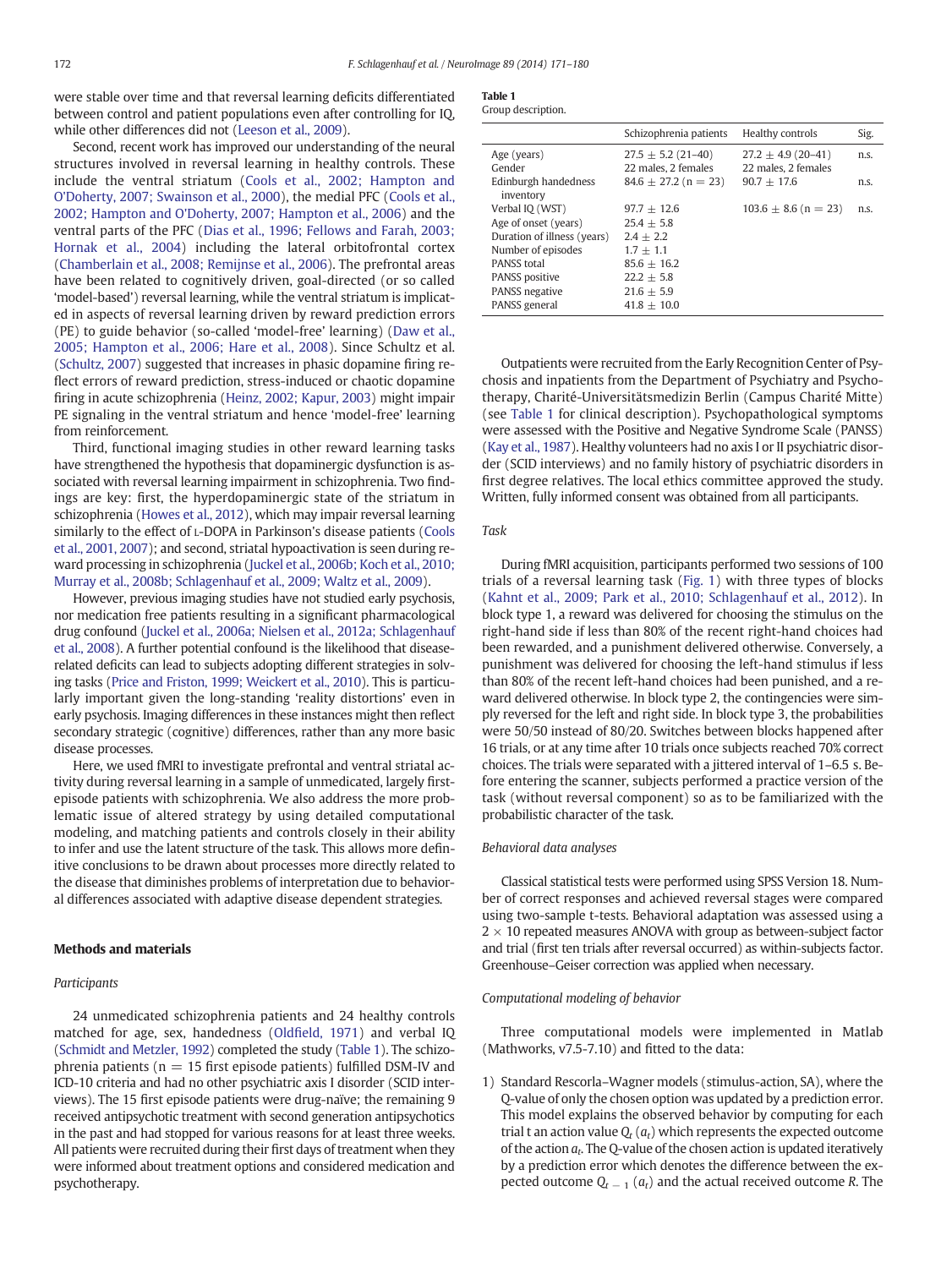<span id="page-2-0"></span>

Fig. 1. Structure of the reversal learning task. Subjects chose one of two abstract stimuli as quickly as possible by pressing the left or right button (maximum decision time: 2 s). Then, a blue box surrounding their chosen target and feedback (either a green smiley face for positive feedback or a red frowny face for negative feedback) was simultaneously shown for 1 s. "Correct" here indicates choice of the more often rewarded (80%) and "incorrect" of the less rewarded stimulus (20%) during that block. A misleading trial is a trial on which a probabilistic punishment was received although the correct (e.g. more rewarded) stimulus was chosen (shown), or one on which a probabilistic reward was obtained despite the incorrect choice (not shown). Note that subjects did not know whether feedbacks were truly informative or not, as they did not know the underlying state of the task. Participants were only able to label feedback as informative or misleading based on their own beliefs about the state of the task, i.e. about which response is more rewarded.

influence of the prediction error is scaled by the learning rate  $\varepsilon$ . This results in the following equation:

 $Q_t(a_t) = Q_{t-1}(a_t) + \varepsilon (R-Q_{t-1}(a_t)).$ 

- 2) Double update models (DSA), where the Q values for both actions were updated on every trial. This model used the same Q-learning algorithm as the standard Rescorla–Wagner model with the important difference that the Q values for both the chosen and the unchosen actions are updated on every trial. If a reward is obtained for action a, the Q-value for this action is increased, while the Qvalue of the other, unchosen action  $\overline{a}$  is reduced. This model takes the structure of the task into account and represents the asymmetry of the two actions of the reversal learning task: If action a is the good option (rewarded with 80%), then the other action  $\overline{a}$  is the bad option (rewarded with 20%).
- 3) Hidden Markov Models (HMM), which suppose that participants choose their action based on their belief about the underlying state of the task. This model implies that subjects were able to recognize the existence of a latent state, draw inferences about it, and use these to guide behavior. The HMM assumes that subjects use the past history of choices and resulting rewards to maintain a belief about the current states of the task. The belief about the current state is used to make a choice. Unlike the Q-learning algorithms the HMM builds a model of the task state by inferring a belief about the current state e.g. the good stimulus is on the left-hand side (state 1) or the good stimulus is on the right-hand side (state 2). Based in the current belief about the state and based on a change in terms of what the next belief is, the HMM can be used to differentiate different trial types: informative rewards (consistent choice rewarded and resulting in belief stay or inconsistent choice rewarded and resulting in belief switch), probabilistic punishments (consistent choice punished but resulting in belief stay or inconsistent choice punished but resulting in belief switch), informative

punishments (consistent choice punished and resulting in belief switch and inconsistent choice punished and resulting in belief stay), and probabilistic rewards (consistent choice rewarded but resulting in belief switch or inconsistent choice rewarded but resulting in belief stay). 'Staying' and 'switching' were defined in terms of what the next belief was, not what the next action was.

We tested two versions of each model, in which rewards and punishments had either equal or differing (below denoted as  $R/P =$  reward/punishment) effects. Model comparison was performed by computing Bayes factors at the group level (see Suppl. Material). We used this random-effects Bayesian inference technique (see Suppl. Material) to infer each subject's parameters in order to generate regressors that closely match that particular persons' behavior. If the same parameters would be used for every subject the individual behavior would be more or less explained by those parameters and this would then be expressed as differences in the correlation between the regressor and the BOLD signal. This can be minimized by fitting parameters to the observed individual's behavior and use those parameters to generate regressors that closely match that particular persons' behavior. In our analyses, we therefore used regressors fitted to each subject individually in order to 'control' for alterations in that learning process (due to changes in parameters).

### FMRI

#### fMRI acquisition

Imaging was performed using a 3 Tesla GE Signa scanner with a T2\*-weighted sequence (29 slices with 4 mm thickness,  $TR = 2.3$  s,  $TE = 27$  ms,  $flip = 90^{\circ}$ , matrix size =  $128 \times 128$ , FOV = 256  $\times$  256 mm<sup>2</sup>, in-plane voxel resolution of 2  $\times$  2 mm<sup>2</sup>) and a T1-weighted structural scan (TR = 7.8 ms, TE = 3.2 ms, matrix size 256  $\times$  256, 1 mm slice thickness, voxel size of 1 mm<sup>3</sup>, flip  $= 20^{\circ}$ ).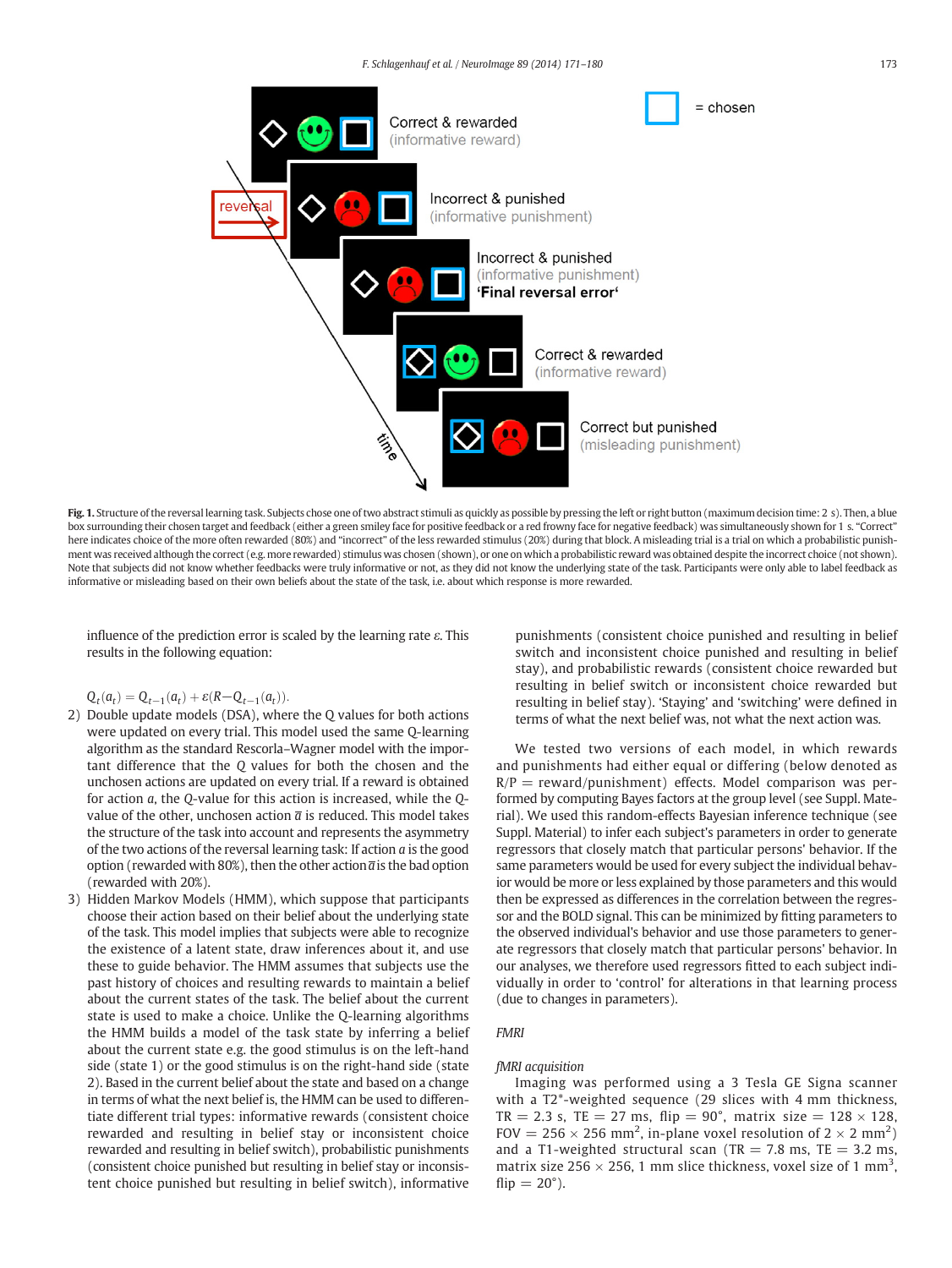# fMRI data analyses

Functional imaging data was analyzed using SPM8 ([http://www.](http://www.fil.ion.ucl.ac.uk/spm/software/spm8/)fil. [ion.ucl.ac.uk/spm/software/spm8/\)](http://www.fil.ion.ucl.ac.uk/spm/software/spm8/). Preprocessing included correction for delay for slice time acquisition and for motion, spatial normalization into Montreal Neurological Institute (MNI) space and spatial smoothing with 8 mm FWHM-kernel (see Suppl. Material for further details). One patient's imaging data was corrupted and discarded.

Neural correlates of prediction errors. In a first step and regardless of differences in task strategy, BOLD prediction error correlations were analyzed as in various previous published studies (e.g. [Daw et al., 2006;](#page-8-0) [O'Doherty et al., 2004; Park et al., 2010](#page-8-0)). The images were analyzed in an event related manner using the general linear model approach (GLM) as implemented in SPM8. Neuronal activity was modeled for win and loss trials separately by stick functions at the onset of feedback. We used a parametric design [\(Buchel et al., 1998](#page-8-0)), in which the trial-bytrial PE values from the Rescorla–Wagner model (SA) modulated the amplitude of the trial related stick. Regressors of interest for the BOLD-responses, corresponding to the trial-wise PEs, were generated by convolving the modulated stimulus functions with the canonical hemodynamic response function (HRF), provided by SPM8. To account for signal fluctuations associated to movement by susceptibility interaction, the six movement parameters from the realignment pre-processing step were included in the model as additional regressors. The individual contrast images for the contrast of the PE modulated feedback (combining win and loss feedback) were then taken to a random effects group-level analysis using one- and two-sample t-tests. One schizophrenia patient was an outlier with regard to the bilateral VS PE signal  $(z$ -value = 3.1) and was therefore excluded from further analyses. For correction of multiple comparisons family wise error (FWE) correction was applied using small volume correction within the VS. The VS VOI was constructed based on coordinates of previous findings as in [\(Schlagenhauf et al., 2012\)](#page-9-0) using an in house tool to create an fMRIliterature based probabilistic VOI for the VS (see Suppl. Material for more details). Activation outside the VS VOI is reported at  $p < 0.05$ FWE corrected for the whole brain and group comparisons outside the ventral striatum were restricted to areas showing a task main effect for both groups taken together at  $p_{\rm FWE}$  whole brain corrected  $\le 0.05$ . Additionally, we report results significant at  $p < 0.05$  FDR corrected at the cluster level with an initial inclusion threshold of  $p < 0.01$  uncorrected (see Supplementary Results Table S1–S2).

Neural correlates of subjectively perceived reversal errors. In order to assess neuronal activation during behavioral adaptation, we examined behaviorally salient trials identified via the HMM model (empirical reason for model selection see below). Event types were defined in terms of subjective task states estimates as inferred by the HMM model rather than in terms of true task states, which was only available to the experimenter. This allows analyzing errors, subjectively inferred, as being informative for behavioral adaptation.

The HMM R/P model was used to classify reward and punishment trials according to the subjects' belief about their informativeness. Four regressors were defined at the single subject level: 1) rewards and 2) punishments judged as informative by the subjects, and 3) rewards or 4) punishment judged as not informative by the subjects. An informative reward was defined as one that occurred after a choice that was consistent with the participant's belief about the state of the experiment, and that was followed by a 'stay' in belief state. A reward was also an informative reward if the model indicated, for instance, that subjects believed the left side to be correct, but erroneously chose the right, still received a reward and then switched to the right. Similarly, an informative punishment was one that occurred after a choice consistent with the subjects' belief and followed by a switch in their belief about the current state of the task. This thus defines informative events as seen by the subject, rather than as imposed by the experimenter. For example a trial was labeled as 'informative reward' either if the subject

made a choice compatible to the belief state which choice would be better (believed to be in state s1 where action a is better and made action a), got a reward and the belief about the state stayed the same or if the subject made a choice of the worse option according to his/her belief state (believed to be in state s1 where action a is better but made action  $\overline{a}$ ), got a reward and this led to a switch of the belief state form s1 to s2. 'Staying' and 'switching' were defined in terms of what the next belief was, not what the next action was. Additional regressors were included for invalid trials and for the six movement parameters.

At the second level (group comparison between schizophrenia patients and controls), contrast 'informative punishment – informative reward' was assessed and compared between both groups differentiated for model fit of the HMM R/P (see Suppl. Material and Results 3.3) using a flexible factorial analysis of variance with the factors condition (informative rewards, informative punishments, non-informative punishments), and group (controls vs. patients) treating subjects as a random factor.

Ventral striatal small volume correction was used with an 8 mm sphere centered at x, y,  $z = [+/-10, 8, -4]$  according to [Cools et al.](#page-8-0) [\(2002\)](#page-8-0) and is reported at  $p_{\text{FWE-corrected for VS VOI}}$  < 0.05. Activation outside the VS is reported at  $p < 0.05$  FWE corrected for the whole brain and group comparisons outside the ventral striatum were restricted to areas showing a task main effect for both groups taken together at PFWE whole brain corrected  $\leq 0.05$ . Additionally we report results significant at  $p < 0.05$  FDR corrected at the cluster level with an initial inclusion threshold of  $p < 0.01$  uncorrected (see Supplementary Results Table S3–S4).

Model-based fMRI analyses may be confounded by differences in model fit between the compared groups. This could lead to a less accurate description of the times at which different cognitive processes occurred and could lead to spurious cross-group differences. We addressed this issue by only including subjects whose behavior was described by the model equally well and used a random-effects Bayesian inference technique to infer each subjects' parameters (see Supp. Material). Furthermore, in additional analyses, the individual model fit (predictive probability) was included as covariate into the second level group analyses.

# Results

# Behavioral analysis

Schizophrenia patients (SZ) performed worse than healthy controls (HC), with  $64.3 +/- 7.6$  vs.  $75.0 +/- 6.4%$  correct responses  $(t = 5.31, p < 0.001)$ . Mean correct choices after a reversal in a 2  $\times$  10 repeated-measures ANOVA showed a significant main effect of trial  $(F(3.04, 140.15) = 53.144, p < 0.001)$ , a significant main effect of group ( $F(1,46) = 22.312$ ,  $p < 0.001$ ) and a significant group by trial interaction (F(3.04, 140.15) = 3.726,  $p = 0.012$ ). Reversals in SZ were less often triggered by achieving the criterion for reversals (SZ: 6.1 +/- 3.5, HC:  $9.9 +/- 3.0$ , two sample t-test t = -4.04,  $p < 0.001$ ) and instead happened more often after reaching the maximal trials number (number of reversal blocks SZ:  $11.0 +/- 1.6$ ; HC:  $12.5 + (-1.5)$ .

#### Neural correlates of prediction errors

Assessing the correlation between the prediction error (PE) derived from the Rescorla–Wagner model and the BOLD signal, the group of 24 healthy controls displayed a significant VS PE signal (R: t = 3.319, [17 3 - 5],  $p_{\text{FWE corrected for VS VOI}} = 0.015$ ; L: t = 3.161, [−11 8 −3], pFWE corrected for VS VOI = 0.025) (see [Fig. 2](#page-4-0)A). There was no significant VS activation in the group of 22 schizophrenia patients ( $p_{\text{FWE corrected for VS VOI}} > .2$ ). A contrast of all 24 healthy controls with the 22 patients with schizophrenia revealed a significant bilateral group difference in the VS (R:  $t = 2.466$ , [20 3 – 8],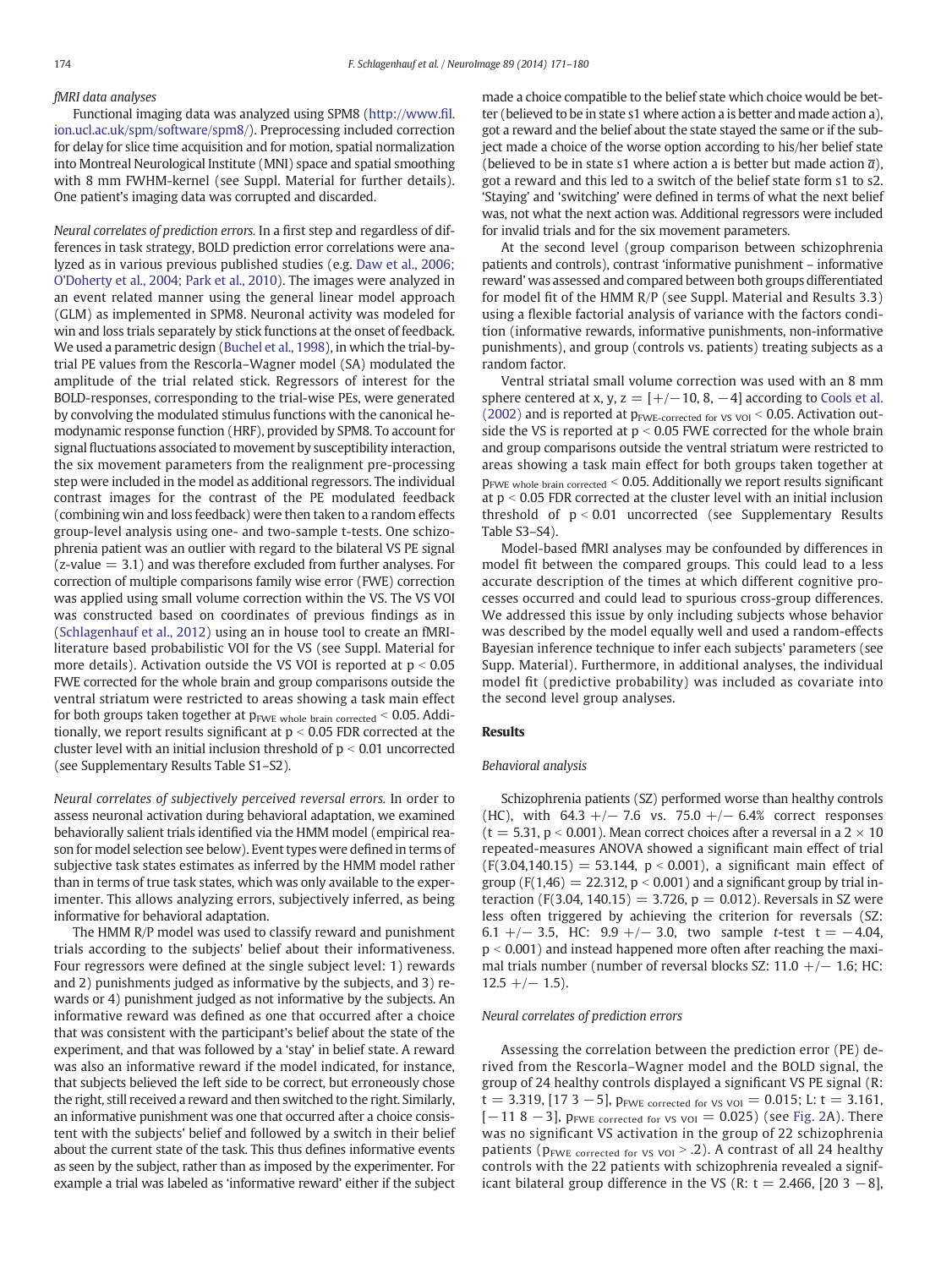<span id="page-4-0"></span>

Fig. 2. Prediction error signal in the ventral striatum. A: Prediction error signal in 24 healthy controls. B: Stronger PE signal in healthy controls (n = 24) compared to unmedicated schizophrenia patients ( $n = 22$ ).

pFWE corrected for VS PE VOI = 0.049; L: t = 2.562, [−11 6 −5], PFWE corrected for VS  $Vol = 0.047$ ) (see Fig. 2B). There were no significant group activation or group differences outside the VS VOI when applying FWE whole brain correction (see also Supp Table 1 and 2).

#### Computational modeling of behavior

Bayesian model comparison showed that a Hidden Markov Model provided the most parsimonious account of behavior (Fig. 3A). This model fitted 22/24 control participants, but only 13/24 patients were fitted better than chance (Fig. 3B). Controls and good fitting patients

displayed behavioral adaptation after reversals, while poorly fitting patients did not (Fig. 3C).

Repeating behavioral analyses (see Section 3.1) for these three groups using a group (good-fit HC, good-fit SZ, poor-fit SZ)  $\times$  trial (first ten trials after reversal occurred) repeated-measures ANOVA revealed a significant main effect of trial (F(3.94,173.69) = 7.604,  $p < 0.001$ ), a significant main effect of group (F(3,44) = 11.697,  $p < 0.001$ ) and a significant group by trial interaction  $(F(11.84, 173.69) = 5.377, p < 0.001)$  (Fig. 3C). A one-way ANOVA of the number of achieved reversals (number of blocks in which criteria was reached) showed a significant group effect ( $F(3,47) =$ 4.556,  $p = 0.007$  and post-hoc t-tests with Bonferroni-correction revealed that poor-fit SZ patients differed from both other groups



Fig. 3. Model comparison. A: Model Bayesian Information Criterion (ΔBIC<sub>int</sub>) scores (compared to the best model). The best model has the lowest score (ΔBIC<sub>int</sub> = 0). The red line shows the random effects threshold. B: Model fit to individual participants (black dots). Red crosses indicate participants not fitted better than chance. Red dashed lines show group means for participants fitted better than chance. C: Average learning curves after reversals for participants fitted worse than chance (red), and for HC and SZ fitted better than chance (blue and green, respectively). Dashed lines show action choices generated from the model: after fitting the parameters to each subject's data, the model was run on the same task and surrogate choices were generated. D: Model ΔBIC<sub>int</sub> scores for poor-fit schizophrenia patients (fitted worse than chance). Asterisks indicate the best fitting model. For further details see Supplementary Results. Abbreviations: SA = stimulus-action; DSA = Double stimulus-action, double update model; HMM = Hidden Markov Model; R/P = models with separate reward and punishment effects.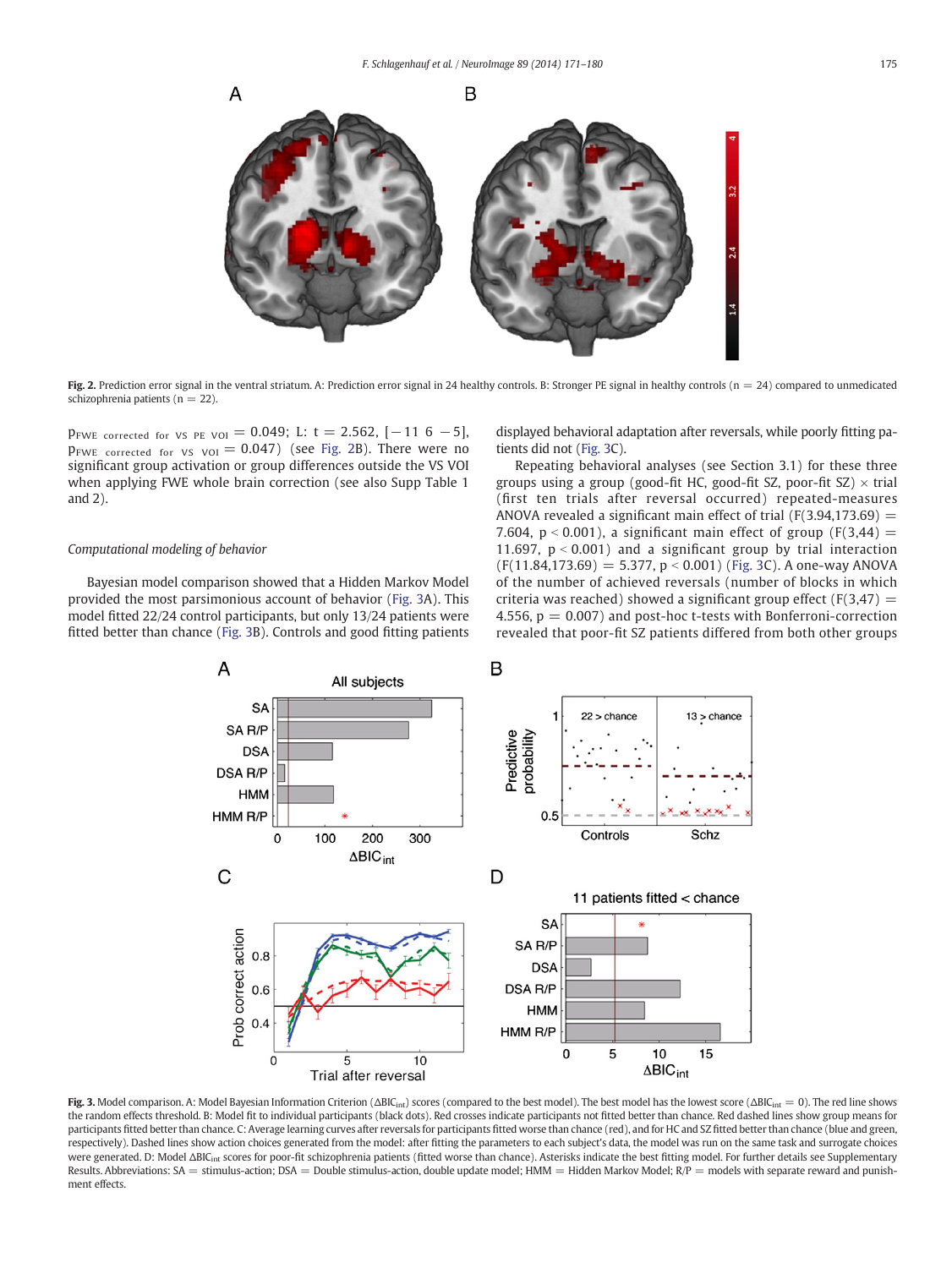( $p$ -values  $\le 0.05$ ), while no group difference was evident between good-fit HC and good-fit SZ ( $p > 0.8$ ). Examining the 11 poor-fit schizophrenia patients alone ([Fig. 3](#page-4-0)D) revealed that the most parsimonious (though emphatically still poor) model was the most simple, namely a Rescorla–Wagner model (SA), which neglects the reciprocity between the two stimuli and the step-wise switch task structure.

To explore differences in model fit within the patients we applied a step-wise linear regression analysis. This showed that model fit was predicted only by positive symptoms ( $\beta = -0.463$ , t = -2.452,  $p = 0.02$ ) but not by negative symptoms or other PANSS scores, nor by premorbid intelligence or attention (all p-values  $> 0.3$ ). This indicates that patients with more severe positive symptoms were less able to infer and use the latent structure of the task.

The HMM contained three parameters: two captured participants' sensitivity to rewards and punishments; a further parameter  $\gamma$  captured their beliefs about how likely the task state was to remain the same on each trial. Controls and schizophrenia patients differed in the model parameters of reward sensitivity and stay probability (MANOVA comparing all HC (n = 24) vs. all SZ (n = 22):  $F(3,44) = 6.147$ , p < 0.001). Again, looking at the three subgroups (good-fit HC ( $n = 22$ ), good-fit SZ ( $n = 13$ ), and poor-fit SZ ( $n = 11$ )) this revealed specific group differences compared to controls (MANOVA HC vs. good-fit SZ vs. poor-fit SZ:  $F(6,84) = 7.595$ ,  $p < 0.001$ ). Post-hoc t-tests showed that reward sensitivity differed between controls and poor-fit patients ( $p < 0.001$ ) Bonferroni corrected, with poor-fit patients displaying reward insensitivity), but not between controls and good-fit patients ( $p > 0.3$ ) Bonferroni corrected; Fig. 4A). As seen in the learning curves ([Fig. 3](#page-4-0)A), the subgroup of patient who was poorly fitted by the HMM, and who displayed low reward sensitivity, also showed a blunted learning curve indicating little behavioral adaptation. On the other hand, the stay probability was significantly different between controls and poorly fitted as well as between controls and well fitted patients ( $p < 0.001$  and  $p = 0.003$  respectively, Bonferroni corrected; Fig. 4B). Thus, patients' higher tendency to switch differentiated them from controls even after excluding participants who were not sensitive to the task structure.

To obviate a concern that the above observed group difference in ventral striatal prediction error signaling might be due to differences in model fit, we conducted additional analyses using two different approaches. First we repeated the initial RW analysis (see result section: Neural correlates of prediction errors) in the two groups including only subjects with good model fit (22 good-fit HC vs. the 13 good-fit schizophrenia patients). Here group differences approached significance bilaterally in the VS (R:  $t = 2.370$ , [20 3  $-8$ ], PFWE corrected for VS PE VOI = 0.068; L:  $t = 2.428$ , [-11 6 -5], PFWE corrected for VS PE  $_{\text{VOI}}$  = 0.072). In a second set of analyses we included the individual likelihood (predictive probability) as a covariate. And found no significant correlation between the VS PE signal and the predictive probability neither in a one-sample *t*-test across all patients ( $n = 22$ ) and controls  $(n = 24)$  taken together ( $p_{\text{FWE corrected for VS PE VOI}} > .3$ ) nor in a onesample *t*-test including only the patients ( $p_{\text{FWE}$  corrected for VS PE VOI  $> .5$ ).

Furthermore, when including the predictive probability in the initial group comparison (2-sample t-test comparing 24 HC vs. 22 SZ), the group differences in the VS remained significant (R:  $t = 2.553$ , [20] 3 −8], P<sub>FWE corrected for VS PE VOI</sub> = 0.050; L: t = 3.187, [-11 6 -5],  $p_{\text{FWE corrected for VS PE VOI}} = 0.016$ ).

#### Neural correlates of subjectivly perceived reversal errors

We finally used the Hidden Markov model (HMM) to approximate participants' beliefs about reversals, rather than the experimenters' objective knowledge about task state (see Methods and Suppl. Material). The HMM infers, for every trial, which is the more likely rewarding stimulus. Informative punishments are punishments that lead to a switch in behavior due to a switch in beliefs. Punishments that result in a behavioral switch without a belief switch are labeled uninformative as subjects appear to have acted erroneously with respect to their own belief. By defining events in this manner, it may be that the reward structure surrounding the events could differ between groups. This could confound the interpretation of any neural group differences. However, Supplementary Fig. S3 shows that reward rates before these events did not differ between groups (see Supplementary Data). The 22 healthy controls with good model fit showed significant activation for the contrast 'informative punishment – informative reward', which identifies 'informative errors' that putatively guide behavioral adaptation, in bilateral ventral striatum (R:  $t = 3.932$ , [17 8 – 3],  $p_{\text{FWE corrected}}$ for VS VOI = 0.002; L:  $t = 3.919$ ,  $[-16 11 -5]$ ,  $p_{FWE}$  corrected for VS  $V_{\text{VOI}} = 0.002$ ), the dmPFC (t = 7.641, [7 13 48],  $p_{\text{FWE}}$  whole brain  $\le 0.001$ ) and bilateral vlPFC (R: t = 7.038, [47 18 3],  $p_{\text{FWE} \text{ whole brain}} < 0.001$ ; L:  $t = 6.635$ , [ $-3023 - 5$ ],  $p_{\text{FWE whole brain}} = 0.001$ ).

Group comparison between HC and all SZ patients (including all patients, both with good and poor model fit,  $n = 22$ ) showed that patients displayed reduced BOLD response in bilateral ventral striatum (R:  $t = 3.621$ ; [17 8 -5];  $p_{FWE}$  corrected for VS VOI = 0.0052 and L: t = 3.733; [-16 8 -5];  $p_{\text{FWE corrected for VS VOI}} = 0.004$ ), as well as dmPFC ( $t = 4.260$ ; [12 18 40];  $p_{\text{FWE}$  corrected for main effect  $= 0.003$ ) and the right vlPFC (R:  $t = 4.070$ , [47 18 0], PFWE corrected for main effect = 0.005). The group difference in the left vlPFC approached significance (L:  $t = 3.036$ ,  $[-33 20 -10]$ ,  $p_{\text{FWE corrected for main effect}} = .092$ ) (see also Supp. Table 3 and 4).

Examining the parameter estimates of the subgroups indicated that reduced ventral striatal activation was present in SZ patients with good as well as with poor model fit, while reduced prefrontal activation was only observed for patients with poor model fit (see [Fig. 5\)](#page-6-0). Post-hoc t-tests showed that in right ventral striatum controls differed from both patient groups, while the two patient groups did not differ from each other (**VS R**: HC  $>$  poor-fit patients t = 3.51, [17 3  $-5$ ]; PFWE corrected for VS VOI = 0.008; HC > good-fit patients  $t = 2.81$ , [17 8 - 5];  $p_{\text{FWE corrected for VS VOI}} = 0.045$ ; good fit > poor fit patients  $p_{\text{FWE corrected for VS VOI}} > 0.1$ ), while in the left ventral striatum good fit patients had only a trendwise reduced activation



Fig. 4. Group differences for HMM parameters. Comparison of model parameters between healthy controls (blue) and schizophrenia patients (green) for stay probability parameter γ (A) and reward sensitivity c (B). Stay probability was significantly different between HC and all SZ ( $n = 22$ ), and remained so when excluding participants fitted worse than chance. Reward sensitivity, on the other hand, did not differ between HC and SZ who were well fitted, but did indeed differ if the poorly fitted subjects were included.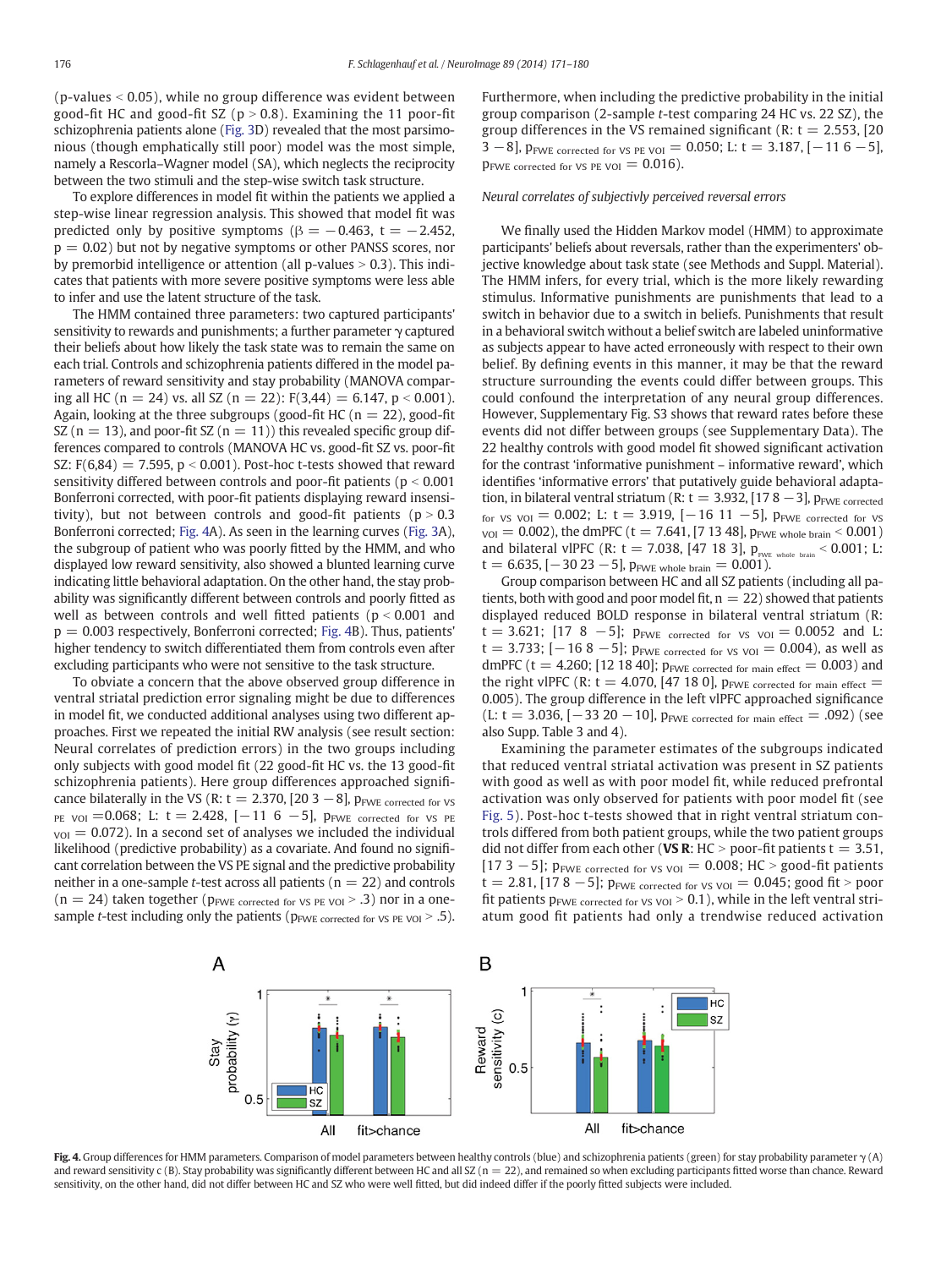<span id="page-6-0"></span>

Fig. 5. Group difference for the contrast 'informative punishment – informative reward'.  $A + B$ : Healthy controls compared to schizophrenia patients (combining patients with good and bad model fit) displayed stronger activation in the bilateral ventral striatum (VS) and right ventrolateral prefrontal cortex (vlPFC) for the contrast 'informative punishment – informative reward' derived from the HMM model. C: Plots of parameter estimates revealed that patients with good and bad model fit showed reduced VS activation compared to healthy controls (upper and middle panel), while only patients with bad model fit showed reduced activation in the right vlPFC (lower panel) (for post-hoc t-tests — see results section).

compared to controls and showed a trendwise higher activation compared to poor-fit patients (**VS L**: HC > poor-fit patients t = 4.02,  $[-16 6 -3]$ , PFWE corrected for VS VOI = 0.002; HC > good-fit patients  $t = 2.45$ , [ $-168 - 5$ ];  $p_{\text{FWE corrected for VS VO}} = 0.095$ ; good-fit > poorfit patients t = 2.52,  $[-6 11 - 10]$ ;  $p_{FWE}$  corrected for VS VOI = 0.083). In the prefrontal areas, good-fit patients differed from poor fit patients but not from healthy controls (vlPFC R:  $HC >$  poor fit patients  $t = 4.54$ , [47 18 0];  $p_{\text{FWE corrected for main effect}} = 0.001$ ; HC > good fit patients  $p_{\text{FWE}}$  corrected for main effect  $> 0.2$ ; good-fit  $>$  poor-fit patients  $t = 3.45$ , [32 23 8]; PFWE corrected for main effect = 0.030; dmPFC:  $HC >$  poor-fit patients t = 4.67, [10 16 45], p = 0.001; HC  $>$  good-fit patients  $p_{\text{FWE corrected for main effect}} > 0.2$ ; good-fit > poor-fit patients  $t = 3.28$ , [10 13 45]; PFWE corrected for main effect = 0.049).

# Comparison of drug-naïve vs. previously medicated patients

To address the effect of medication history in this sample of unmedicated schizophrenia patients, the subgroup of medication-free, but previously medicated patients ( $n = 9$ ) was compared to the subgroup of drug-naïve patients ( $n = 15$ ). On the behavioral level no differences were observed for the percentage of correct responses (drug-naïve: 65.4 +/- 8.53; medication-free: 62.4 +/- 5.56; p > .3), the number of learned conditions (drug-naïve:  $5.27 +/- 1.75$ ; medication-free: 4.22 +/ $-$  1.64; p > .1) nor for the number of subjects with good model fit (10/15 drug-naïve and 3/9 medication-free patients with good HMM model fit; Chi-square test  $p > .1$ ). On the neuronal level a trend for a higher fMRI PE activation in the left VS  $(t = 2.47, [-11 13 - 5]$ ,  $p_{\text{FWE corrected for VS PE VOI}} = 0.089$ ) was observed in the previously medicated patient group ( $n = 9$ ) compared

to the drug-naïve patients ( $n = 13$ ). No difference was observed in the right VS ( $p_{\text{FWE corrected for VS PE VOI}} > .5$ ) or outside the VS for the PE activation. The neuronal correlates of subjectively perceived reversal errors derived from the HMM showed no difference between drug-naïve and previously medicated patients (2-sample t-test for the contrast 'informative punishment – informative reward') neither in the VS ( $p_{\text{FWE corrected for VS VOI}} > .3$ ) nor outside the VS.

# Discussion

To the best of our knowledge, this is the first observation of a neural signature of a reversal learning deficits in unmedicated schizophrenia patients. We show that ventral striatal dysfunction is a central element of this deficit in unmedicated patients. A key aspect of our results is that this difference persists and drives group differences even when we use detailed computational methods to discount the impact of possible different strategies employed by individual patients.

#### Behavioral deficit during reversal learning

Behavioral results revealed, in line with previous findings, that patients performed worse than controls during reversal learning [\(Elliott](#page-8-0) [et al., 1995; Leeson et al., 2009; Murray et al., 2008a; Pantelis et al.,](#page-8-0) [1997; Waltz and Gold, 2007; Waltz et al., 2013\)](#page-8-0). This was due to two distinct factors, namely a reinforcement insensitivity and a tendency to switch. First, low reinforcement sensitivity identified subjects who learned poorly. Poorly fitted patients also tended to have more severe positive PANSS scores. Reinforcement insensitivity likely generalizes broadly across tasks, and could contribute to an increased error rate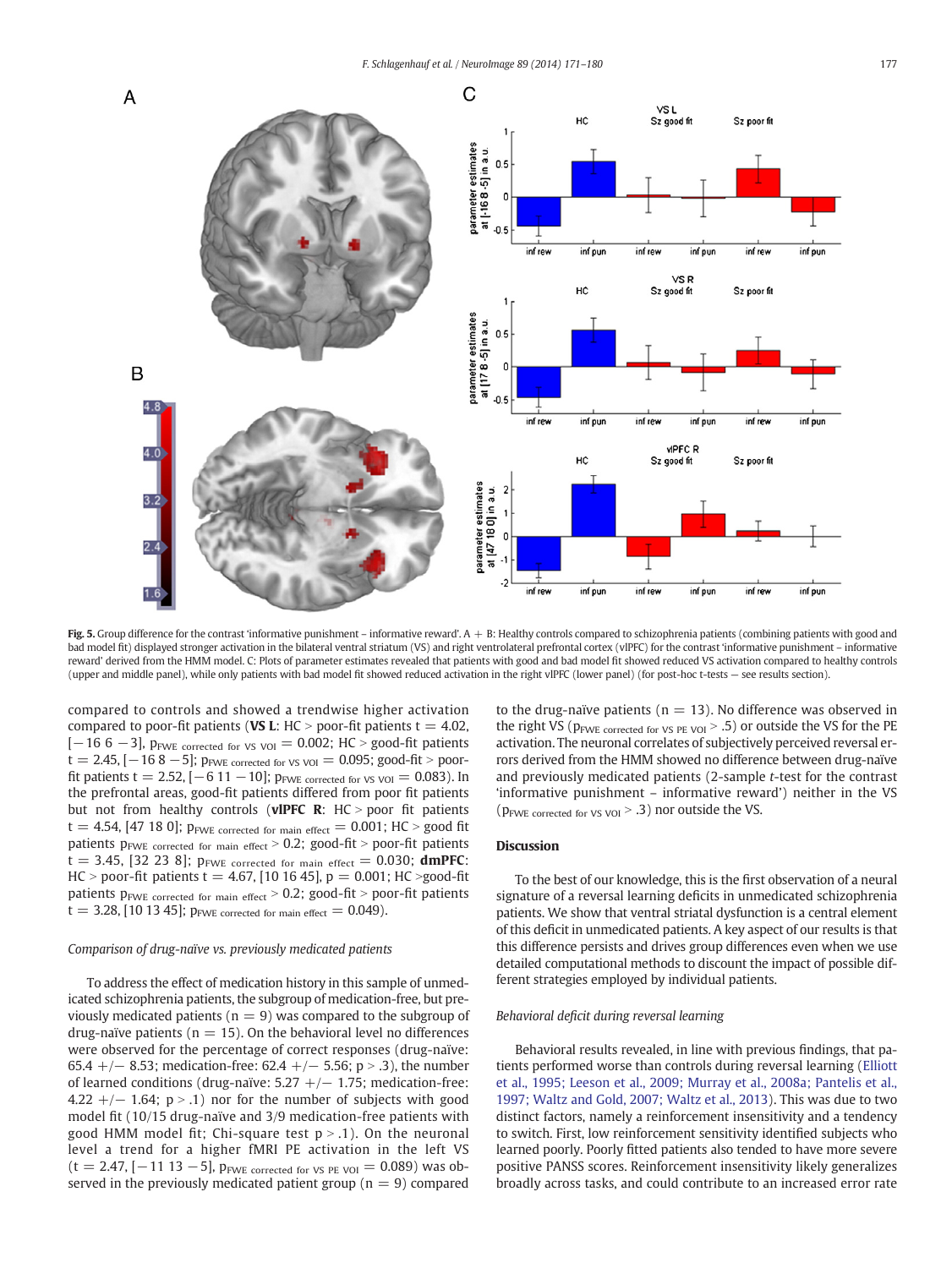across the entire sequence of tasks in the intradimensional/ extradimensional set shift task sequence [\(Leeson et al., 2009\)](#page-9-0). This observation is consistent with the broad inability of converting subjective utility into behavioral choice reported in severely affected schizophrenia patients [\(Gold et al., 2008; Heerey et al., 2008; Murray et al.,](#page-8-0) [2008a\)](#page-8-0). Second, modeling allows us to identify a potential underlying behavioral mechanism in schizophrenia patients more directly by asking whether, and to what extent, the use of a strategy actually predicts participants' behavior. This approach identified tendency to switch as a key factor, which was observed to be significantly increased in schizophrenia patients. Such an increased switch tendency may prima facie appear to be at odds with research on chronic schizophrenia ([Elliott](#page-8-0) [et al., 1995; Kerns and Berenbaum, 2002; Pantelis et al., 1997](#page-8-0)), which has emphasized perseverative features of choice. Our finding of an increased switch tendency is in line with recent research in first-episode psychosis. For example, in a probabilistic reversal task, [Waltz and Gold](#page-9-0) [\(2007\)](#page-9-0) report that schizophrenia patients complete fewer reversals. We see the same pattern where the increase in switching prevents subjects from reaching reversal criterion. In a more explicit, nonprobabilistic, intradimensional/extradimensional set shift task [\(Murray](#page-9-0) [et al., 2008a\)](#page-9-0), patients showed significantly more errors at nearly every stage, which appears also be explicable by reinforcement insensitivity and/or an abnormally high switch tendency. However, due to the fact that subjects in our task do not have to reach a certain criterion before a reversal occurred, perseveration could not be tested specifically. Nevertheless, in line with the observed learning deficit here, a recent study of probabilistic category learning without a reversal component revealed reduced acquisition rates in schizophrenia patients compared to controls [\(Weickert et al., 2009\)](#page-9-0). Another recent study applied computational modeling and found that schizophrenia patients, especially those with high negative symptoms, showed deficits in speeding up their reaction times to increase positive outcomes (Go learning) as well as deficits in the exploration of alternative actions [\(Strauss et al., 2011](#page-9-0)). In line with our finding, increased switching behavior was also observed during a probabilistic learning task with a reversal component in medicated, chronic schizophrenia patients ([Waltz et al., 2013](#page-9-0)).

#### Reduced prediction error signal in the ventral striatum

The analysis of neural prediction error correlates revealed ventral striatal hypofunction in unmedicated schizophrenia patients, in accordance with several previous studies assessing VS activation during processing of reward-indicating stimuli or PEs ([Juckel et al., 2006b;](#page-8-0) [Koch et al., 2010; Murray et al., 2008b; Schlagenhauf et al., 2009;](#page-8-0) [Waltz et al., 2009](#page-8-0)). However, behavioral modeling revealed that a substantial number of patients were not fit better than chance even by the most parsimonious model, the HMM. When excluding these in relation to the fMRI analysis of prediction errors, reduced ventral striatal activation was still present trendwise in the reduced sample.

Our result here is in line with reduced striatal activation during appetitive and aversive Pavlovian conditioning in schizophrenia [\(Jensen](#page-8-0) [et al., 2008; Waltz et al., 2009](#page-8-0)). It is also mirrored by similar relative VS hypoactivation in unmedicated patients when anticipating rewards in a monetary incentive delay task [\(Juckel et al., 2006a; Schlagenhauf](#page-8-0) [et al., 2009](#page-8-0)), and reduced VS correlates of reward prediction errors in instrumental conditioning [\(Gradin et al., 2011; Morris et al., 2011;](#page-8-0) [Murray et al., 2008b; Nielsen et al., 2012b](#page-8-0) but see; [Romaniuk et al.,](#page-9-0) [2010](#page-9-0)). Thus, ventral striatal dysfunction appears to contribute to the impairment in reversal learning in a manner that is consistent with its impairment in related aspects of reinforcement learning; it may primarily reflect motivational aspects of reinforcement learning [\(Robinson and](#page-9-0) [Berridge, 2008](#page-9-0)). Moreover, this impairment was not secondary to antipsychotic medication, which can impair reward processing in schizophrenia ([Heinz, 2002; Juckel et al., 2006a,b; Kapur, 2003; Schlagenhauf](#page-8-0) [et al., 2008](#page-8-0)). The trendwise higher prediction error signal in the left VS in previously medicated patients compared to drug-naïve patients

might indicate an ameliorating effect of previous antipsychotic medication on VS PE signaling deficits. Although due to limited sample size  $(n = 9$  previously medicated vs.  $n = 15$  drug-naïve patients) and the merely trend wise significance this has to be treated with caution and replicated in an independent larger sample.

#### Subgroups according to task strategy

It appears important to compare patients and controls that perform a task at a similar level according to task strategy as applied in previous studies of cognitive deficits in schizophrenia [\(Callicott et al., 2003; Tan](#page-8-0) [et al., 2006](#page-8-0)). With regard to reinforcement learning, this aim can be reached by using modeling techniques that incorporate the task structure e.g. the mirror symmetry between good and bad option in our reversal learning task. Consequently, we extended the findings from Rescorla–Wagner learning algorithms to computational models like HMM, which allowed us to assess the extent to which subjects were able to infer and use the latent structure of the task. The comparison of the different models fitted to the data (for more details see supplementary material) rests on Bayesian model comparison, and we additionally generated simulation data from the model to ensure that it is able to fully capture the patterns observed. Thus, rather than just testing aspects of our hypotheses by looking at specific parts of the data, we tested the behavioral predictions in their entirety (see [\(Huys et al.,](#page-8-0) [2011](#page-8-0)) for a more detailed discussion). Based on this, behavior in patients and controls was best described by a more complex model of cognitive mapping, a Hidden Markov model.

The application of the HMM model revealed a subgroup of schizophrenia patients with a good model fit who used a similar strategy compared to healthy controls and another subgroup with a poor model who did not use the task structure. This allowed us to assess compensatory processes in schizophrenia patients who are able to solve the task. As demonstrated in the present study, this helps to reveal behavioral deficits and neurobiological impairments that are not confounded by differences in strategies between patients and controls [\(Price and Friston,](#page-9-0) [1999\)](#page-9-0).

Using an fMRI analysis based on 'subjective reversal errors' identified by the HMM, healthy controls activated a striatal-cortical network that was previously reported to be involved in behavioral adaption [\(Cools et al., 2002](#page-8-0)). Group comparison demonstrated reduced activation in patients' ventral striatum, vlPFC and dmPFC. When directly comparing the three subgroups of the sample (controls, patients fit by the HMM and patients not fit by the HMM), we demonstrate that VS activation was reduced in both patient groups compared to controls separately. Remarkably, good fit patients did not differ from controls in terms of activation in the vlPFC and dmPFC and did show a higher activation in the same region compared to the poorly fit patients. Poorly fit patients – characterized by more severe psychotic symptoms – did not recruit prefrontal areas and showed less behavioral adaptation. The finding that more severe psychotic patients were less able to infer the task structure might be related to their inability to recruit prefrontal areas and instead relay on less complex strategies as indicated by the model comparison in this subgroup. This is in line with previous research on cognitive deficits in schizophrenia which demonstrate compensatory effects of prefrontal activation when patients were able to perform the task [\(Deserno et al., 2012; Tan et al., 2006\)](#page-8-0). In contrast, the finding of reduced striatal activation in both patient sub-groups indicates that VS dysfunction contributes to reversal learning deficits in schizophrenia patients even when controlling for differences in task strategy, as implemented here using detailed computational modeling. This may point to a common biological alteration even in a heterogeneous population of schizophrenia patients.

Theoretical work [\(Heinz, 2002; Kapur, 2003\)](#page-8-0), and previous work in our group ([Schlagenhauf et al., 2013\)](#page-9-0), support the idea that VS hypoactivation in schizophrenia may be related to elevated levels of dopamine. Indeed, prediction error BOLD correlates are inversely correlated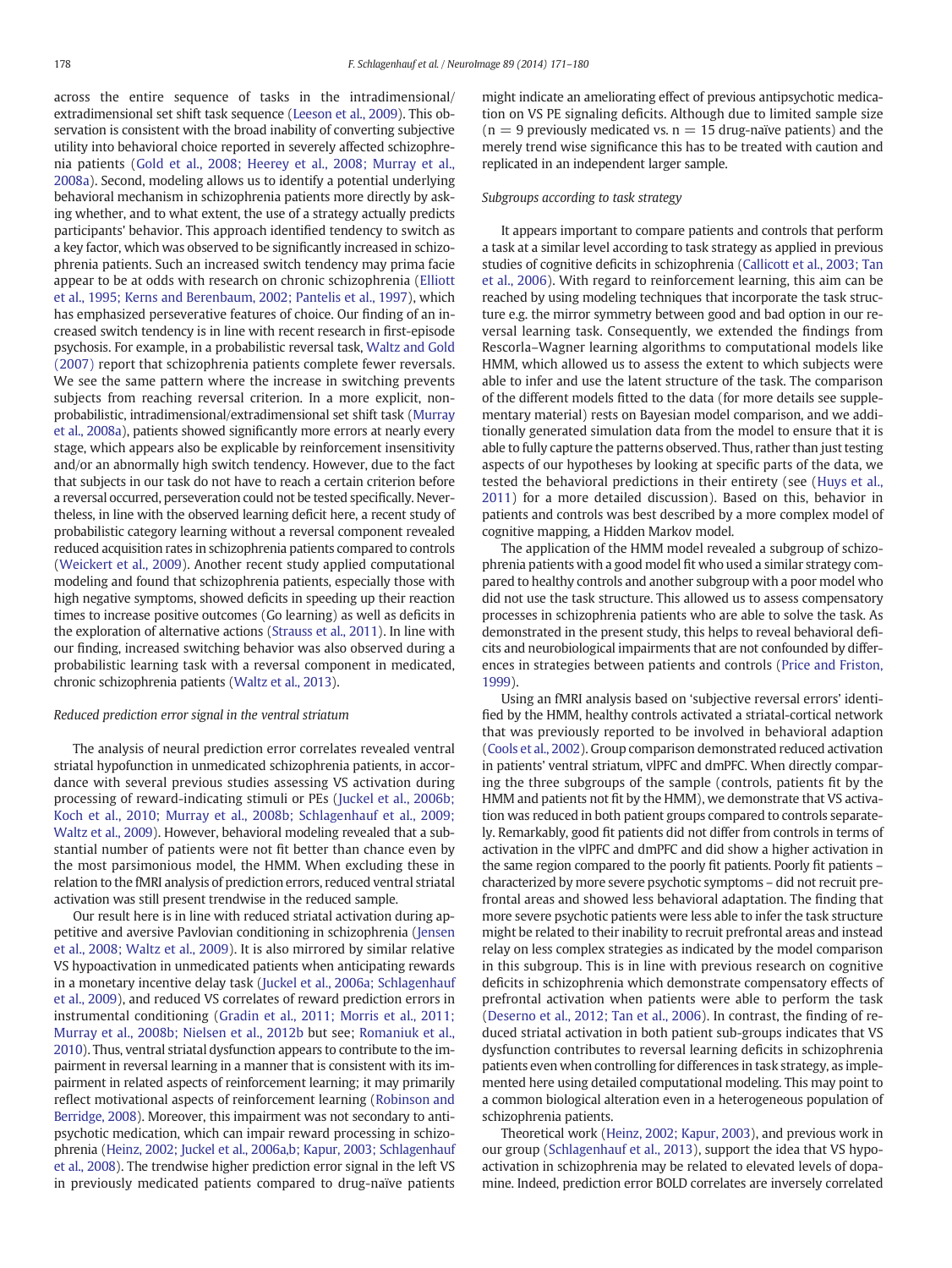<span id="page-8-0"></span>with dopamine synthesis capacity (measured by FDOPA PET) in the ventral striatum [\(Schlagenhauf et al., 2012\)](#page-9-0). This indicates that more 'noisy' neural prediction error signals may be a consequence of elevated dopamine levels, or through a reduced inhibition of phasic release via presynaptic dopamine  $D<sub>2</sub>$  receptors (e.g. Bello et al., 2011). Elevated dopamine synthesis capacity as measured with FDOPA PET is among the best replicated imaging findings in schizophrenia, as recently highlighted in a meta-analyses (Fusar-Poli and Meyer-Lindenberg, 2013; Howes et al., 2012). It appears conceivable that altered striatal dopamine transmission, and its relation to hypothetical glutamatergic dysfunction are important features and potential common characteristics of the pathophysiology of schizophrenia patients as proposed in the framework of a 'dysconnectivity hypothesis' [\(Stephan et al., 2009\)](#page-9-0).

#### **Conclusion**

Taken together, a computational approach to reinforcement learning with a reversal component is applicable in human studies and animal experiments, and thus represents an important translational tool [\(Ragland et al., 2009](#page-9-0)). The combined neuroimaging and computational modeling approach adopted here, revealed deficits in reversal learning in unmedicated schizophrenia patients, which manifest as a decreased sensitivity to reward and as dysfunctional switching. These went along with decreased activation in the ventral striatum, a key area of the so-called dopaminergic reward system. Extending the approach to include multimodal imaging with PET and fMRI (Fusar-Poli et al., 2010; Kienast et al., 2008) will be important in clarifying the complex interaction of dopamine and glutamate in such learning impairments in schizophrenia.

# Financial disclosures

Dr. Schlagenhauf reports having received lecture fees from BMS and received funding from the German Research Foundation (SCHL 1969/1- 1&2-1) and by the Max Planck Society. Dr. Huys, Dr. Beck and Mr. Deserno reported no biomedical financial interests or potential conflicts of interest. Dr. Rapp reports lecture fees from Glaxo Smith Kline, Servier, and Johnson & Johnson. Dr. Heinz has received research funding from the German Research Foundation (HE 2597/4-3; 7-3; 13-1;14-1; FOR 16/17; Excellence Cluster Exc 257 & STE 1430/2-1) and the German Federal Ministry of Education and Research (01GQ0411; 01QG87164; NGFN Plus 01 GS 08152 and 01 GS 08 159). This work was supported by the Wellcome Trust [Ray Dolan Senior Investigator Award 098362/ Z/12/Z]. The Wellcome Trust Centre for Neuroimaging is supported by core funding from the Wellcome Trust 091593/Z/10/Z.

# Acknowledgments

The study was supported by a grant from the German Research Foundation to fs (DFG SCHL 1968/1-1&2-1) and to ah (DFG HE2597/4-3&7- 3&13-1&14-1, FOR 1617 and DFG Exc 257) and by the German Ministry for Education and Research (BMBF 01QG87164 & 01GS08159). We thank Robert Lorenz and Britta Neumann for help during data acquisition. Ray Dolan is supported by the Wellcome Trust and by the Max Planck Society. Ray Dolan is a Visiting Einstein Fellow at the Humboldt-Universität zu Berlin, Berlin School of Mind and Brain.

#### Appendix A. Supplementary data

Supplementary data to this article can be found online at [http://dx.](http://dx.doi.org/10.1016/j.neuroimage.2013.11.034) [doi.org/10.1016/j.neuroimage.2013.11.034.](http://dx.doi.org/10.1016/j.neuroimage.2013.11.034)

#### References

Andreasen, N.C., 1999. [A unitary model of schizophrenia: Bleuler's](http://refhub.elsevier.com/S1053-8119(13)01158-0/rf0005) "fragmented phrene" [as schizencephaly. Arch. Gen. Psychiatry 56, 781](http://refhub.elsevier.com/S1053-8119(13)01158-0/rf0005)–787.

- Bello, E.P., Mateo, Y., Gelman, D.M., Noain, D., Shin, J.H., Low, M.J., Alvarez, V.A., Lovinger, D.M., Rubinstein, M., 2011. [Cocaine supersensitivity and enhanced motivation for re](http://refhub.elsevier.com/S1053-8119(13)01158-0/rf0010)[ward in mice lacking dopamine D2 autoreceptors. Nat. Neurosci. 14, 1033](http://refhub.elsevier.com/S1053-8119(13)01158-0/rf0010)–1038.
- Buchel, C., Holmes, A.P., Rees, G., Friston, K.J., 1998. [Characterizing stimulus-response](http://refhub.elsevier.com/S1053-8119(13)01158-0/rf0015) [functions using nonlinear regressors in parametric fMRI experiments. NeuroImage](http://refhub.elsevier.com/S1053-8119(13)01158-0/rf0015) [8, 140](http://refhub.elsevier.com/S1053-8119(13)01158-0/rf0015)–148.
- Callicott, J.H., Mattay, V.S., Verchinski, B.A., Marenco, S., Egan, M.F., Weinberger, D.R., 2003. [Complexity of prefrontal cortical dysfunction in schizophrenia: more than up or](http://refhub.elsevier.com/S1053-8119(13)01158-0/rf0020) [down. Am. J. Psychiatry 160, 2209](http://refhub.elsevier.com/S1053-8119(13)01158-0/rf0020)–2215.
- Chamberlain, S.R., Menzies, L., Hampshire, A., Suckling, J., Fineberg, N.A., del Campo, N., Aitken, M., Craig, K., Owen, A.M., Bullmore, E.T., Robbins, T.W., Sahakian, B.J., 2008. [Orbitofrontal dysfunction in patients with obsessive](http://refhub.elsevier.com/S1053-8119(13)01158-0/rf0305)–compulsive disorder and their [unaffected relatives. Science 321, 421](http://refhub.elsevier.com/S1053-8119(13)01158-0/rf0305)–422.
- Cools, R., Barker, R.A., Sahakian, B.J., Robbins, T.W., 2001. [Enhanced or impaired cognitive](http://refhub.elsevier.com/S1053-8119(13)01158-0/rf0310) [function in Parkinson's disease as a function of dopaminergic medication and task de](http://refhub.elsevier.com/S1053-8119(13)01158-0/rf0310)[mands. Cereb. Cortex 11, 1136](http://refhub.elsevier.com/S1053-8119(13)01158-0/rf0310)–1143.
- Cools, R., Clark, L., Owen, A.M., Robbins, T.W., 2002. Defi[ning the neural mechanisms of](http://refhub.elsevier.com/S1053-8119(13)01158-0/rf0030) [probabilistic reversal learning using event-related functional magnetic resonance im](http://refhub.elsevier.com/S1053-8119(13)01158-0/rf0030)[aging. J. Neurosci. 22, 4563](http://refhub.elsevier.com/S1053-8119(13)01158-0/rf0030)–4567.
- Cools, R., Lewis, S.J., Clark, L., Barker, R.A., Robbins, T.W., 2007. [L-DOPA disrupts activity in](http://refhub.elsevier.com/S1053-8119(13)01158-0/rf0035) [the nucleus accumbens during reversal learning in Parkinson's disease.](http://refhub.elsevier.com/S1053-8119(13)01158-0/rf0035) [Neuropsychopharmacology 32, 180](http://refhub.elsevier.com/S1053-8119(13)01158-0/rf0035)–189.
- Daw, N.D., Niv, Y., Dayan, P., 2005. [Uncertainty-based competition between prefrontal](http://refhub.elsevier.com/S1053-8119(13)01158-0/rf0040) [and dorsolateral striatal systems for behavioral control. Nat. Neurosci. 8, 1704](http://refhub.elsevier.com/S1053-8119(13)01158-0/rf0040)–1711.
- Daw, N.D., O'Doherty, J.P., Dayan, P., Seymour, B., Dolan, R.J., 2006. [Cortical substrates for](http://refhub.elsevier.com/S1053-8119(13)01158-0/rf0045) [exploratory decisions in humans. Nature 441, 876](http://refhub.elsevier.com/S1053-8119(13)01158-0/rf0045)–879.
- Deserno, L., Sterzer, P., Wustenberg, T., Heinz, A., Schlagenhauf, F., 2012. [Reduced](http://refhub.elsevier.com/S1053-8119(13)01158-0/rf0050) [prefrontal-parietal effective connectivity and working memory de](http://refhub.elsevier.com/S1053-8119(13)01158-0/rf0050)ficits in [schizophrenia. J. Neurosci. 32, 12](http://refhub.elsevier.com/S1053-8119(13)01158-0/rf0050)–20.
- Dias, R., Robbins, T.W., Roberts, A.C., 1996. [Dissociation in prefrontal cortex of affective](http://refhub.elsevier.com/S1053-8119(13)01158-0/rf0055) [and attentional shifts. Nature 380, 69](http://refhub.elsevier.com/S1053-8119(13)01158-0/rf0055)–72.
- Elliott, R., McKenna, P.J., Robbins, T.W., Sahakian, B.J., 1995. [Neuropsychological evidence](http://refhub.elsevier.com/S1053-8119(13)01158-0/rf0060) [for frontostriatal dysfunction in schizophrenia. Psychol. Med. 25, 619](http://refhub.elsevier.com/S1053-8119(13)01158-0/rf0060)–630.
- Fellows, L.K., Farah, M.J., 2003. [Ventromedial frontal cortex mediates affective shifting in](http://refhub.elsevier.com/S1053-8119(13)01158-0/rf0065) [humans: evidence from a reversal learning paradigm. Brain 126, 1830](http://refhub.elsevier.com/S1053-8119(13)01158-0/rf0065)–1837.
- Fusar-Poli, P., Meyer-Lindenberg, A., 2013. [Striatal presynaptic dopamine in schizophre](http://refhub.elsevier.com/S1053-8119(13)01158-0/rf0315)[nia, Part II: meta-analysis of \[18 F/11C\]-DOPA PET studies. Schizophr. Bull. 39 \(1\),](http://refhub.elsevier.com/S1053-8119(13)01158-0/rf0315) [33](http://refhub.elsevier.com/S1053-8119(13)01158-0/rf0315)–42.
- Fusar-Poli, P., Howes, O.D., Allen, P., Broome, M., Valli, I., Asselin, M.C., Grasby, P.M., McGuire, P.K., 2010. [Abnormal frontostriatal interactions in people with prodromal](http://refhub.elsevier.com/S1053-8119(13)01158-0/rf0070) [signs of psychosis: a multimodal imaging study. Arch. Gen. Psychiatry 67, 683](http://refhub.elsevier.com/S1053-8119(13)01158-0/rf0070)–691.
- Gold, J.M., Waltz, J.A., Prentice, K.J., Morris, S.E., Heerey, E.A., 2008. [Reward processing](http://refhub.elsevier.com/S1053-8119(13)01158-0/rf0080) in schizophrenia: a defi[cit in the representation of value. Schizophr. Bull. 34,](http://refhub.elsevier.com/S1053-8119(13)01158-0/rf0080) [835](http://refhub.elsevier.com/S1053-8119(13)01158-0/rf0080)–847.
- Gradin, V.B., Kumar, P., Waiter, G., Ahearn, T., Stickle, C., Milders, M., Reid, I., Hall, J., Steele, J.D., 2011. [Expected value and prediction error abnormalities in depression and](http://refhub.elsevier.com/S1053-8119(13)01158-0/rf0320) [schizophrenia. Brain 134, 1751](http://refhub.elsevier.com/S1053-8119(13)01158-0/rf0320)–1764.
- Hampton, A.N., O'Doherty, J.P., 2007. [Decoding the neural substrates of reward-related](http://refhub.elsevier.com/S1053-8119(13)01158-0/rf0325) [decision making with functional MRI. Proc. Natl. Acad. Sci. U. S. A. 104, 1377](http://refhub.elsevier.com/S1053-8119(13)01158-0/rf0325)–1382.
- Hampton, A.N., Bossaerts, P., O'Doherty, J.P., 2006. [The role of the ventromedial prefrontal](http://refhub.elsevier.com/S1053-8119(13)01158-0/rf0090) [cortex in abstract state-based inference during decision making in humans.](http://refhub.elsevier.com/S1053-8119(13)01158-0/rf0090) [J. Neurosci. 26, 8360](http://refhub.elsevier.com/S1053-8119(13)01158-0/rf0090)–8367.
- Hare, T.A., O'Doherty, J., Camerer, C.F., Schultz, W., Rangel, A., 2008. [Dissociating the role of](http://refhub.elsevier.com/S1053-8119(13)01158-0/rf0095) [the orbitofrontal cortex and the striatum in the computation of goal values and pre](http://refhub.elsevier.com/S1053-8119(13)01158-0/rf0095)[diction errors. J. Neurosci. 28, 5623](http://refhub.elsevier.com/S1053-8119(13)01158-0/rf0095)–5630.
- Heerey, E.A., Bell-Warren, K.R., Gold, J.M., 2008. [Decision-making impairments in the](http://refhub.elsevier.com/S1053-8119(13)01158-0/rf0100) [context of intact reward sensitivity in schizophrenia. Biol. Psychiatry 64, 62](http://refhub.elsevier.com/S1053-8119(13)01158-0/rf0100)–69.
- Heinz, A., 2002. [Dopaminergic dysfunction in alcoholism and schizophrenia](http://refhub.elsevier.com/S1053-8119(13)01158-0/rf0105)–psychopath[ological and behavioral correlates. Eur. Psychiatry 17, 9](http://refhub.elsevier.com/S1053-8119(13)01158-0/rf0105)–16.
- Hornak, J., O'Doherty, J., Bramham, J., Rolls, E.T., Morris, R.G., Bullock, P.R., Polkey, C.E., 2004. [Reward-related reversal learning after surgical excisions in orbito-frontal or](http://refhub.elsevier.com/S1053-8119(13)01158-0/rf0110) [dorsolateral prefrontal cortex in humans. J. Cogn. Neurosci. 16, 463](http://refhub.elsevier.com/S1053-8119(13)01158-0/rf0110)–478.
- Howes, O.D., Kambeitz, J., Kim, E., Stahl, D., Slifstein, M., Abi-Dargham, A., Kapur, S., 2012 Aug. [The nature of dopamine dysfunction in schizophrenia and what this means for](http://refhub.elsevier.com/S1053-8119(13)01158-0/rf0330) [treatment: meta-analysis of imaging studies. Arch. Gen. Psychiatry 69 \(8\), 776](http://refhub.elsevier.com/S1053-8119(13)01158-0/rf0330)–786.
- Hutton, S.B., Puri, B.K., Duncan, L.J., Robbins, T.W., Barnes, T.R., Joyce, E.M., 1998. [Executive](http://refhub.elsevier.com/S1053-8119(13)01158-0/rf0120) function in fi[rst-episode schizophrenia. Psychol. Med. 28, 463](http://refhub.elsevier.com/S1053-8119(13)01158-0/rf0120)–473.
- Huys, Q.J., Moutoussis, M., Williams, J., 2011. [Are computational models of any use to](http://refhub.elsevier.com/S1053-8119(13)01158-0/rf0125) [psychiatry? Neural Netw. 24, 544](http://refhub.elsevier.com/S1053-8119(13)01158-0/rf0125)–551.
- Jensen, J., Willeit, M., Zipursky, R.B., Savina, I., Smith, A.J., Menon, M., Crawley, A.P., Kapur, S., 2008. [The formation of abnormal associations in schizophrenia: neural and](http://refhub.elsevier.com/S1053-8119(13)01158-0/rf0130) [behavioral evidence. Neuropsychopharmacology 33, 473](http://refhub.elsevier.com/S1053-8119(13)01158-0/rf0130)–479.
- Juckel, G., Schlagenhauf, F., Koslowski, M., Filonov, D., Wustenberg, T., Villringer, A., Knutson, B., Kienast, T., Gallinat, J., Wrase, J., Heinz, A., 2006a. [Dysfunction of ventral](http://refhub.elsevier.com/S1053-8119(13)01158-0/rf0135) [striatal reward prediction in schizophrenic patients treated with typical, not atypical,](http://refhub.elsevier.com/S1053-8119(13)01158-0/rf0135) [neuroleptics. Psychopharmacology \(Berl.\) 187, 222](http://refhub.elsevier.com/S1053-8119(13)01158-0/rf0135)–228.
- Juckel, G., Schlagenhauf, F., Koslowski, M., Wustenberg, T., Villringer, A., Knutson, B., Wrase, J., Heinz, A., 2006b. [Dysfunction of ventral striatal reward prediction in](http://refhub.elsevier.com/S1053-8119(13)01158-0/rf0140) [schizophrenia. NeuroImage 29, 409](http://refhub.elsevier.com/S1053-8119(13)01158-0/rf0140)–416.
- Kahnt, T., Park, S.Q., Cohen, M.X., Beck, A., Heinz, A., Wrase, J., 2009. [Dorsal striatal](http://refhub.elsevier.com/S1053-8119(13)01158-0/rf0145)[midbrain connectivity in humans predicts how reinforcements are used to guide de](http://refhub.elsevier.com/S1053-8119(13)01158-0/rf0145)[cisions. J. Cogn. Neurosci. 21, 1332](http://refhub.elsevier.com/S1053-8119(13)01158-0/rf0145)–1345.
- Kapur, S., 2003. [Psychosis as a state of aberrant salience: a framework linking biology,](http://refhub.elsevier.com/S1053-8119(13)01158-0/rf0150) [phenomenology, and pharmacology in schizophrenia. Am. J. Psychiatry 160, 13](http://refhub.elsevier.com/S1053-8119(13)01158-0/rf0150)–23.
- Kay, S.R., Fiszbein, A., Opler, L.A., 1987. [The positive and negative syndrome scale \(PANSS\)](http://refhub.elsevier.com/S1053-8119(13)01158-0/rf0155) [for schizophrenia. Schizophr. Bull. 13, 261](http://refhub.elsevier.com/S1053-8119(13)01158-0/rf0155)–276.